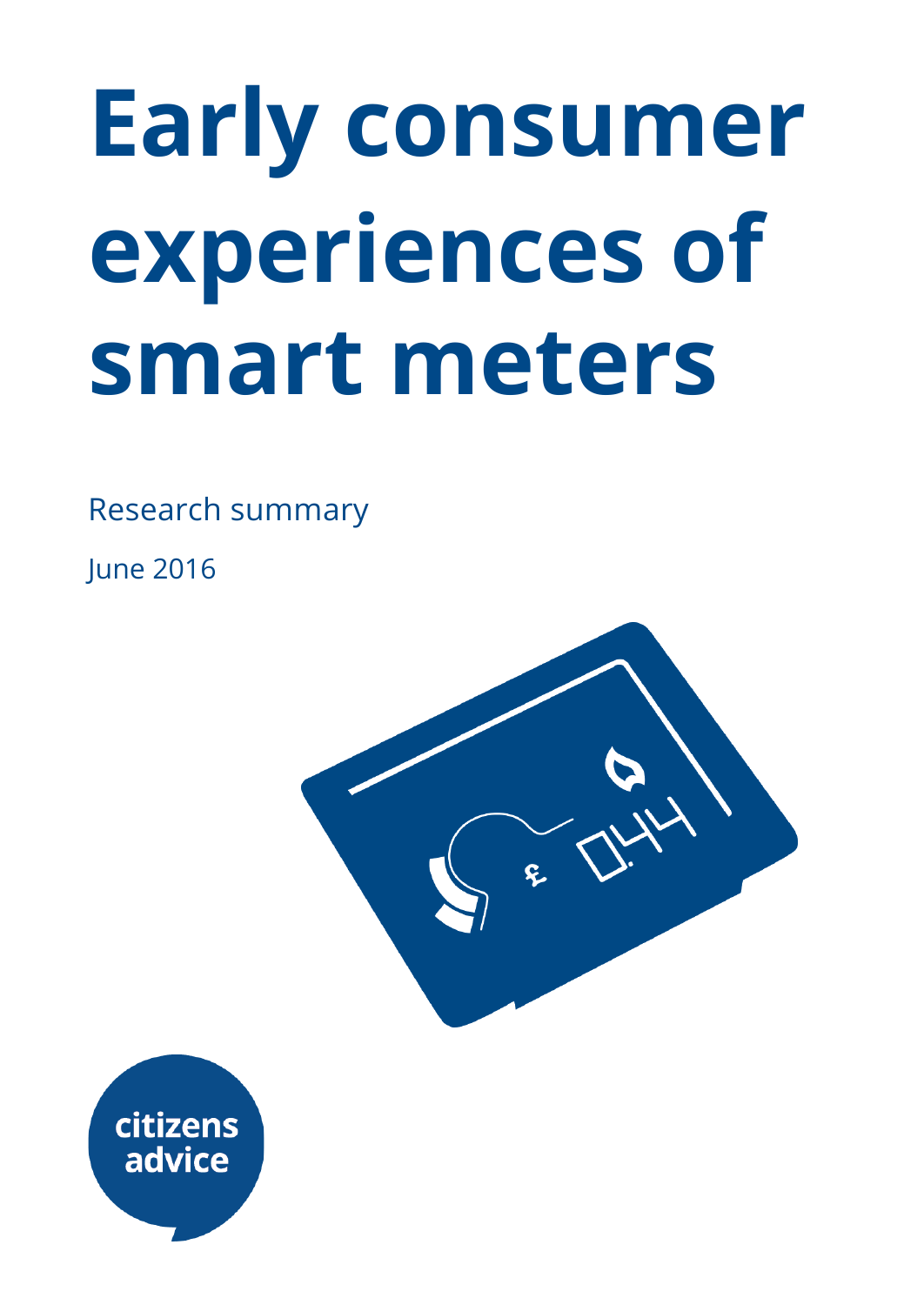# **Introduction**

Smart meters offer a number of benefits to consumers and, if delivered successfully, could help to transform the consumer experience of energy supply. The consumer benefits of smart include an end to estimated bills, greater visibility of energy usage, allowing consumers to reduce their consumption, and new ways to top up for prepayment consumers. In future they are also likely to lead to new energy services and products based on the data that smart meters collect.

The rollout of smart meters to all consumers' homes is currently scheduled to be completed by 2020. Installation activity to date has consisted of a more limited, 'foundation stage' of the rollout. More than 2.3 million smart and smart-type meters had been installed in domestic properties under this phase of the rollout by December 2015.<sup>1</sup> Beginning in 2016 smart meter installations are projected to increase dramatically, with more than 6 million meters expected to be in consumers' homes by the end of the year. 2

Citizens Advice, and its predecessor Consumer Futures have been actively involved in the rollout of smart meters since its earliest stages, actively representing the interests of energy consumers across Great Britain and ensuring that the value and benefit of the programme to consumers has remained paramount. As part of this advocacy role we closely monitor smart meter-related contacts to the Citizens Advice consumer service (our telephone helpline which provides free, confidential and impartial advice on all consumer issues) to allow us to identify any emerging issues consumers are facing with smart meters during the early stages of rollout. One area of repeat concern from consumers who contact us has been the loss of smart functionality (e.g. remote meter reads) upon switching supplier. These issues particularly relate to early smart and advanced meters which lack full interoperability (i.e. revert to traditional or 'dumb' mode) if the consumer switches supplier. These issues should be resolved for smart meters installed later in the rollout process with the launch of meters that meet the government's newer specifications. Because of these issues Ofgem have required energy suppliers and switching sites to inform consumers of the potential risk of losing smart functionality when they switch with early smart meters. $3$ 

<sup>1</sup>[https://www.gov.uk/government/uploads/system/uploads/attachment\\_data/le/512048/2015\\_Q4\\_Sm](https://www.gov.uk/government/uploads/system/uploads/attachment_data/file/512048/2015_Q4_Smart_Meters_Report.pdf) art Meters Report.pdf

 $2$  See figure 1 (page 28)

https://www.gov.uk/government/uploads/system/uploads/attachment\_data/file/477258/Smart\_Meters [\\_Implementation\\_Programme\\_Annual\\_Report\\_2015.pdf](https://www.gov.uk/government/uploads/system/uploads/attachment_data/file/477258/Smart_Meters_Implementation_Programme_Annual_Report_2015.pdf)

<sup>&</sup>lt;sup>3</sup> See Electricity Supply Standard Licence Obligation 25B.5, available at <https://www.ofgem.gov.uk/licences-codes-and-standards/licences/licence-conditions>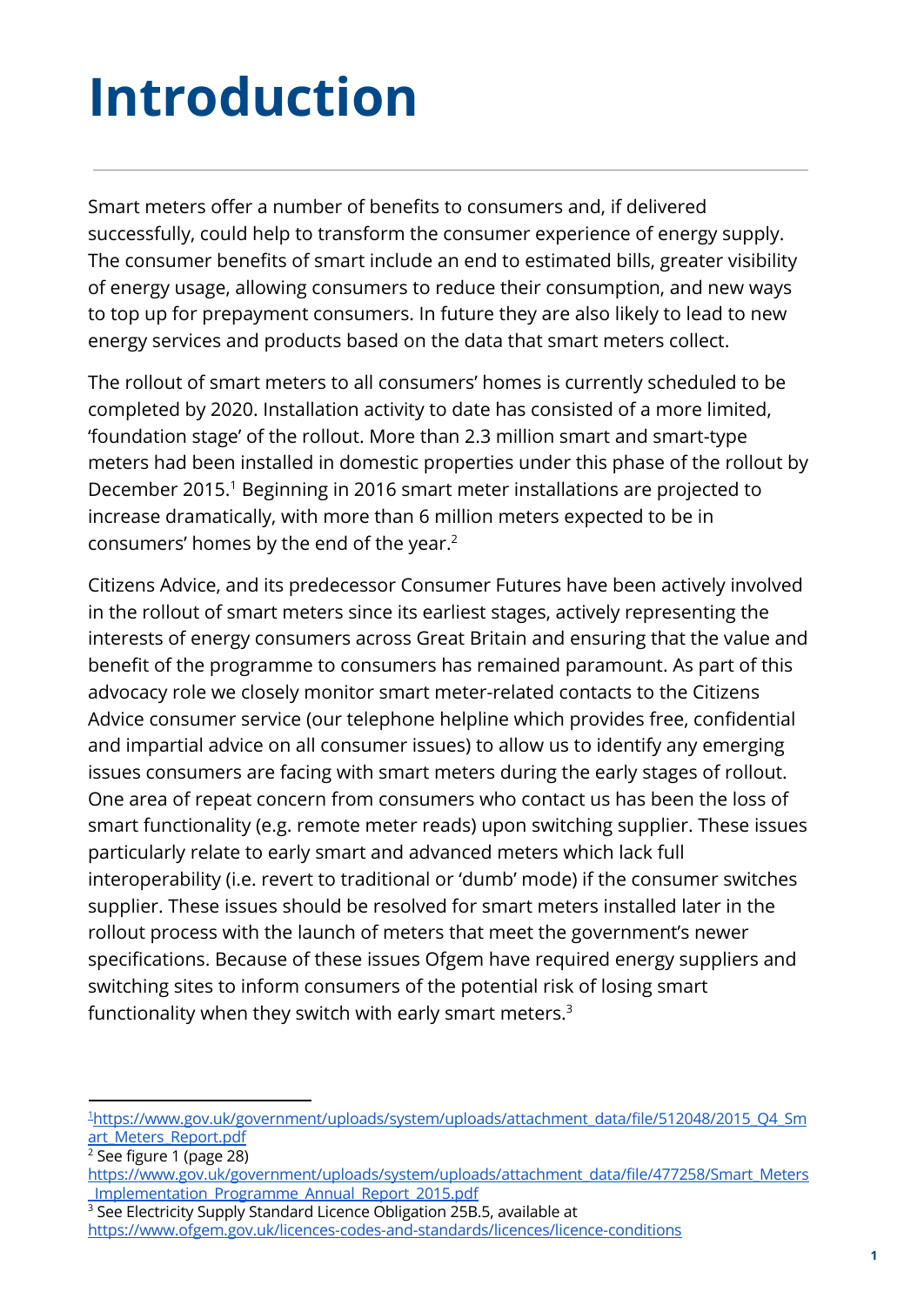As such we decided to undertake research examining the consumer experience of these early smart meters. The research sought to establish how consumers felt about their smart meters, and to examine experiences and awareness of any potential switching issues. We commissioned Accent to carry out this research, which was conducted in January and February 2016. The research included qualitative telephone/web interviews with 70 smart meter users and 70 non-users, and further qualitative depth interviews with 15 smart meter users and 15 non-users. Due to the relatively low level of smart meter installations among the British population sample sizes were inevitably small. The resulting sample had a large number of consumers using prepayment mode (PPM), who made up 77% of the sample, whereas only 15% of all domestic gas and electricity accounts use prepayment.<sup>4</sup> As such the sample is not representative of all smart meter users, or indeed of all energy consumers, but does offer a particular insight into the views and experiences of early smart pre-pay customers. While many aspects of the smart meter experience are the same for meters in credit and prepayment mode, some may differ (for example, consumers who use prepayment are likely to frequently make payments/top up, may check their usage on their in-home display more frequently, and place a higher value on certain smart meter benefits ie ability to top up online/over the phone). Where these differences exist they have been highlighted in the full report and this summary document.

This paper summarises the key research findings, and also highlights some of the smart meter consumer experiences that we have identified through contacts to the Citizens Advice consumer service. The full Accent research report is published alongside this summary. We make a number of recommendations (summarised at the end of this report) which should tackle the issues we have identified and deliver good outcomes for consumers.

<sup>4</sup>Data on proportion of PPM consumers available at https://www.ofgem.gov.uk/sites/default/files/docs/2015/09/retail\_energy\_markets\_in\_2015\_report\_0.pd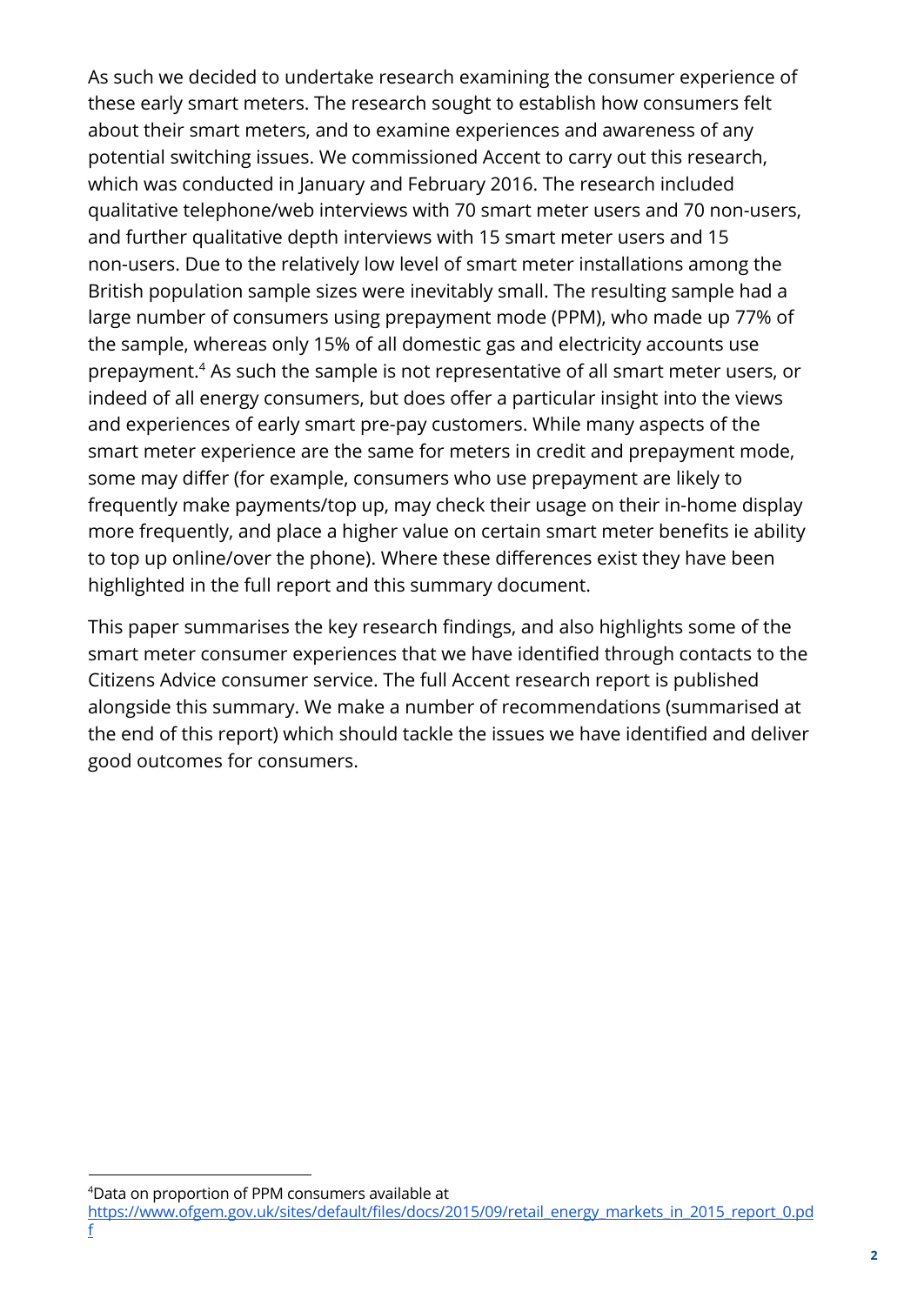# **Key findings**

This paper summarises the findings from the research undertaken by Accent on behalf of Citizens Advice and relevant case notes of direct consumer contacts to the Citizens Advice consumer service. It contains the following sub-sections:

| General experience and appeal of smart meters        | 3  |
|------------------------------------------------------|----|
| <b>Switching supplier with early smart meters</b>    | 4  |
| <b>Billing</b>                                       | 8  |
| <u>In-Home Displays and viewing smart meter data</u> | 10 |
| <b>Energy saving</b>                                 | 13 |
| <b>Installation issues</b>                           | 15 |
| Recommendations                                      |    |

# <span id="page-3-0"></span>General experience and appeal of smart meters

The research found that current smart meter users have high levels of general satisfaction with smart meters, with half of users giving the maximum satisfaction score (see figure 1). The most popular benefits of smart meters were related to visibility of energy usage (42% of consumers with smart meters listed this as the top benefit) and new ways of topping up (31%). The popularity of these benefits is in part due to the high number of PPM consumers in the research sample, and demonstrates the importance of these features for this group.



**Fig 1. Overall satisfaction with the smart meter**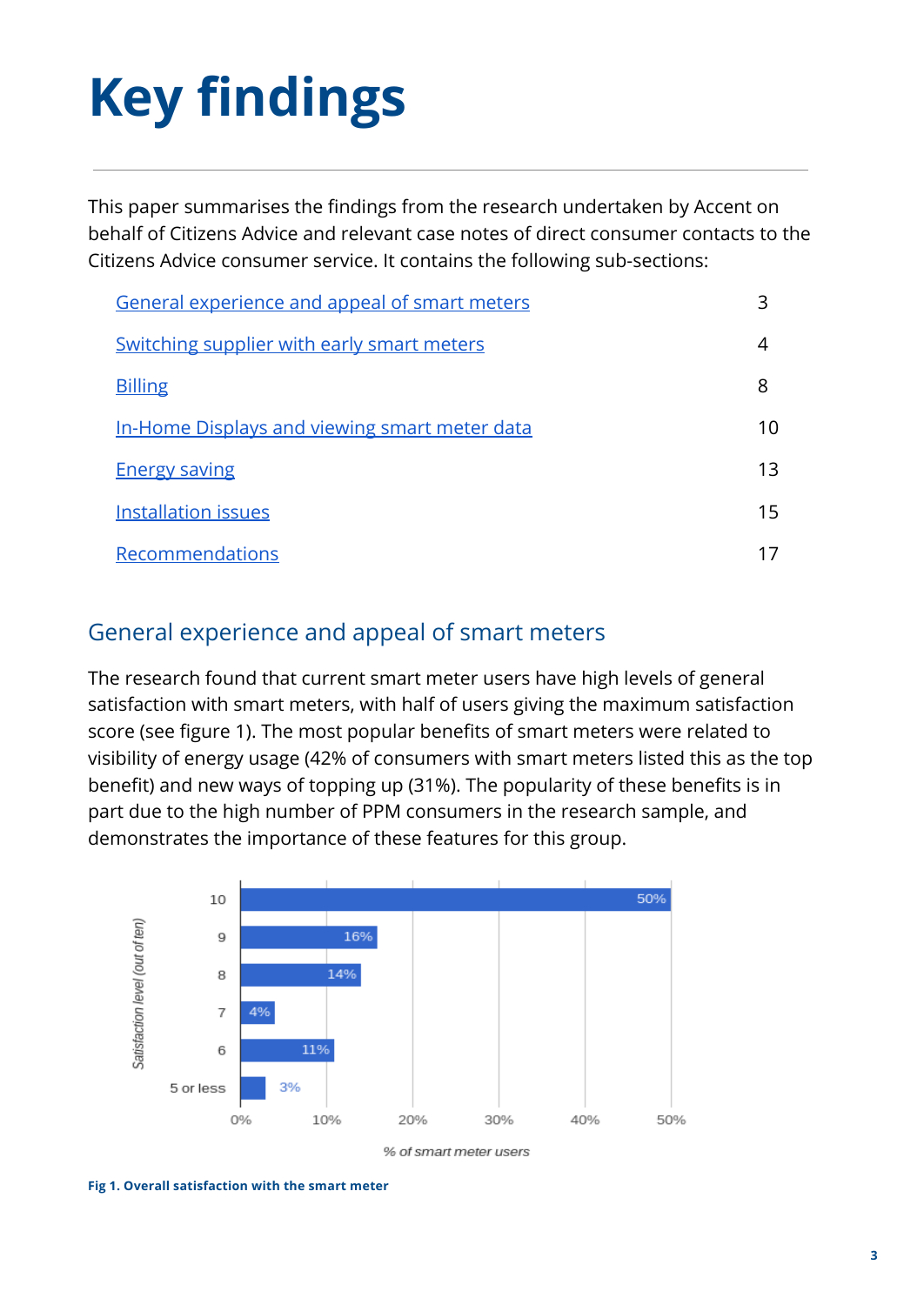Not only are smart meters popular with existing users, they are also highly appealing to around two thirds of consumers without a smart meter (see figure 2). These non-users feel that smart meters will be useful for them - particularly in ending estimated billing. The attraction of/appetite for smart meters is good news: it also lays down a challenge to industry to meet these high expectations and ensure that the benefits consumers expect are realised.



Figure 2. Appeal of smart meters to those without one currently, where 10 is extremely appealing and 1 is not at **all appealing**

# <span id="page-4-0"></span>Switching supplier with early smart meters

Most of the early smart meters being installed in consumers homes follow the first Smart Meter Equipment Technical Specifications (SMETS1)<sup>5</sup>, although some suppliers are also installing 'advanced meters', which offer many of the same functions but do not currently meet the SMETS1 standard. Both SMETS1 and advanced meters currently communicate directly with the energy supplier. However, the majority of smart meters installed during the rollout will follow the second iteration of the technical specifications (SMETS2)<sup>6</sup>. These meters will communicate with suppliers via a new regulated entity, the Data and Communications Company (DCC)<sup>7</sup>.

While the technical capabilities of SMETS1 and SMETS2 meters are broadly similar, the differences in the way they communicate mean that SMETS1 meters are not currently able to communicate with all other supplier's systems. This means that if consumers with these meters switch supplier, the meter's smart functionality will often be lost. The government intends for this problem to be resolved by enrolling

<sup>5</sup>[https://www.gov.uk/government/publications/smart-metering-implementation-programme-technical](https://www.gov.uk/government/publications/smart-metering-implementation-programme-technical-specifications)specifications

<sup>6</sup>[https://www.smartenergycodecompany.co.uk/docs/default-source/sec-documents/developing-sec/bas](https://www.smartenergycodecompany.co.uk/docs/default-source/sec-documents/developing-sec/baselined-sec-subsidiary-documents/smets2-v1-59-final.docx) elined-sec-subsidiary-documents/smets2-v1-59-final.docx

<sup>7</sup> <https://www.smartdcc.co.uk/>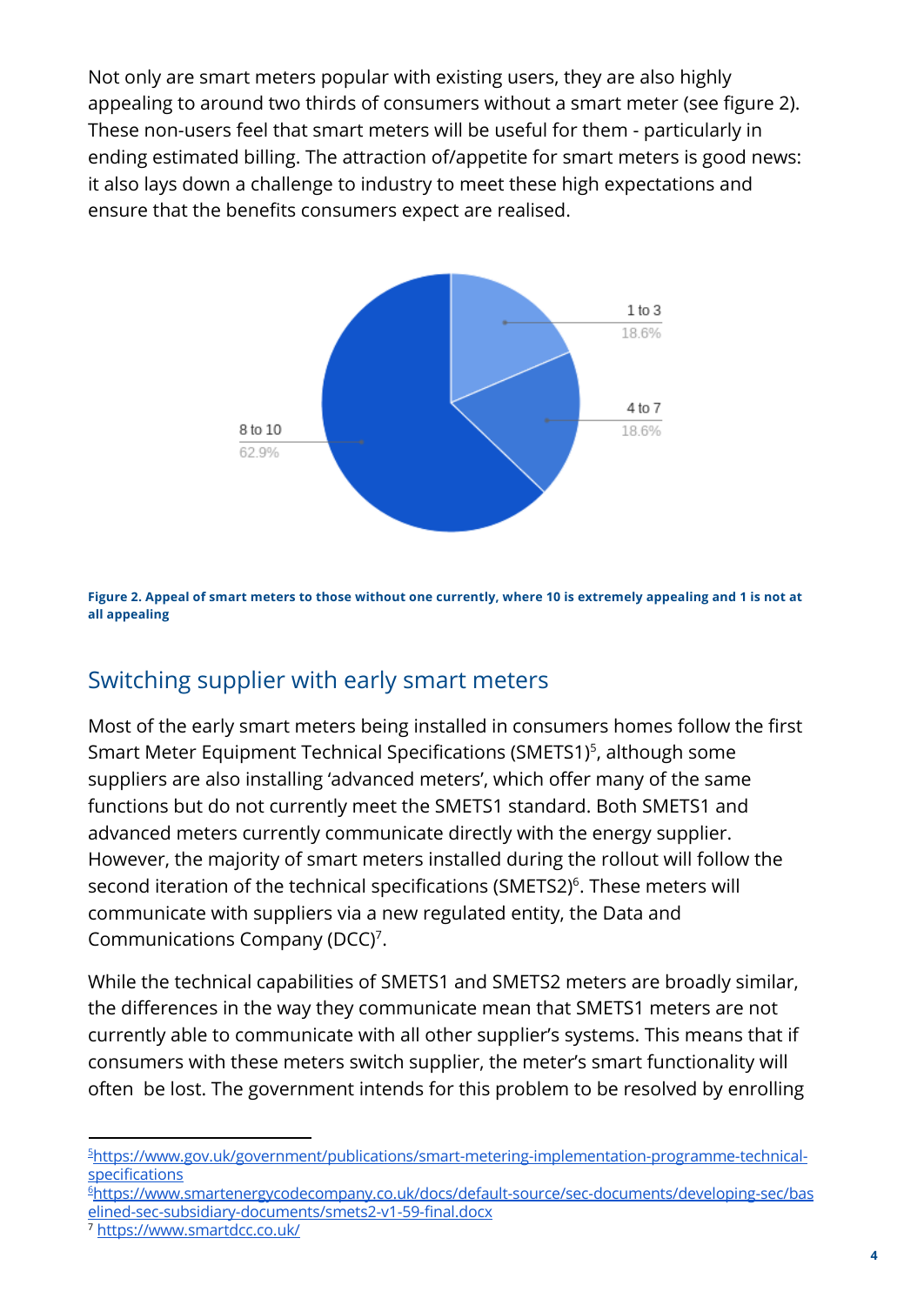SMETS1 meters into the DCC system at a future date. Advanced meters will need to be either upgraded to meet SMETS standards, or replaced, to count towards a supplier's smart meter rollout obligations. Until this happens consumers with such meters may continue experience some functionality problems when they switch supplier.

In order to ensure that consumers are aware of the current issues related to interoperability, Ofgem's supply licence conditions mandate that energy suppliers must take all reasonable steps before installing a smart meter to explain to consumers, in clear language, that they may not be able to receive the same smart meter services if they change supplier in future.<sup>8</sup> Despite this, the research found that there is widespread ignorance amongst consumers about the impact of choosing to have an early smart meter installed. Only 13% of smart meter users thought that their meter functionality would be affected if they switched supplier (see figure 3), and just 3% of consumers said that their supplier highlighted any limitations of the smart meter before installation. These findings suggest that suppliers are not taking adequate steps to inform consumers about potential interoperability issues.



**Figure 3. Awareness of whether access to smart meter data or functionality would be aected on switching supplier.**

<sup>&</sup>lt;sup>8</sup> See Electricity Supply Standard Licence Obligation 25B.5, available at <https://www.ofgem.gov.uk/licences-codes-and-standards/licences/licence-conditions>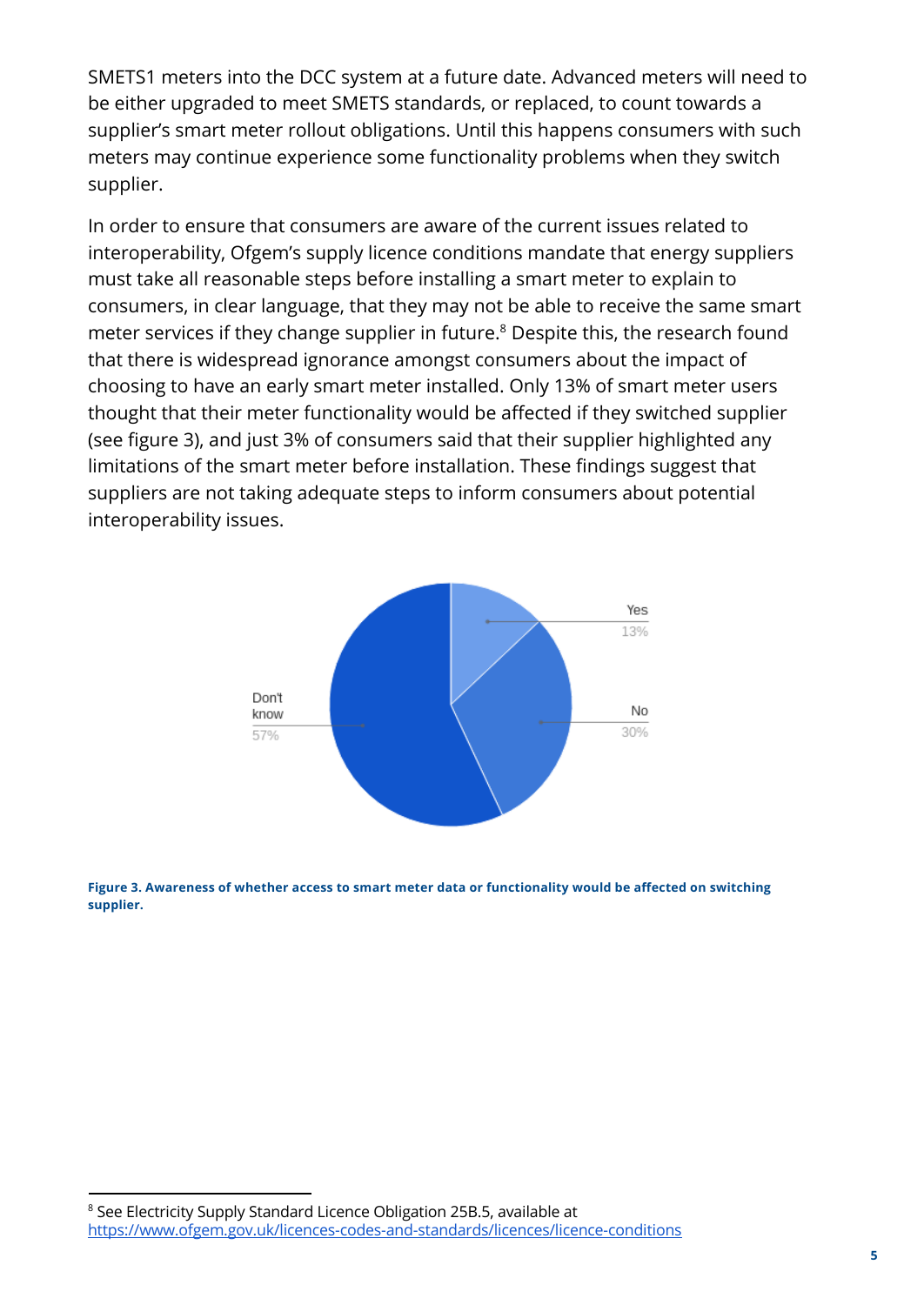The consumer had smart meters installed with his old supplier. The new supplier said that they cannot operate these smart meters. The supplier said that if he signed up over the phone he would have been told this. However, because he completed the switch online he was not told. The new supplier has not offered to rectify the issue or change the meter.

#### **Consumer service call note, April 2016**

Once made aware of the limitations of early smart meters during the depth interviews, the majority of consumers with smart meters said that they would still have gone ahead with the installation. This was mainly because they considered the immediate benefits of smart meters - particularly those that directly targeted at PPM consumers, such as access to lower tariffs and new ways to top up - to outweigh the potential future loss of functionality. However, a minority of consumers with early smart meters would have preferred to wait for a SMETS2 meter if they had known about these issues. Unsurprisingly the consumers who were most concerned were those who were considering a switch in the near future.

"My father had a smart meter installed, and then when he changed supplier they said they couldn't use it… which is a bit of a worry I'm thinking because we are about to change supplier… and I don't know what changing with a smart meter now is like"

#### **Quote from Accent research depth interviews (Female, Aged 50-64, Social Class D)**

Contacts to the Citizens Advice consumer service demonstrate the detriment that consumers can suffer when they lose their smart meter functionality after switching. This includes consumers who have received large back-bills because they didn't know they had to submit readings to the new supplier after switching, and consumers losing smart meter functionality that they had previously relied on. In some of these cases consumers have told us that they were not aware there would be any loss of smart functionality, despite the requirements in licence conditions that suppliers should determine if new customers have a smart meter before they switch, and if they do, inform them in plain language how their smart meter functionality may vary after switching supplier. 9

<sup>&</sup>lt;sup>9</sup> See Electricity Supply Standard Licence Obligation 25B.3, available at <https://www.ofgem.gov.uk/licences-codes-and-standards/licences/licence-conditions>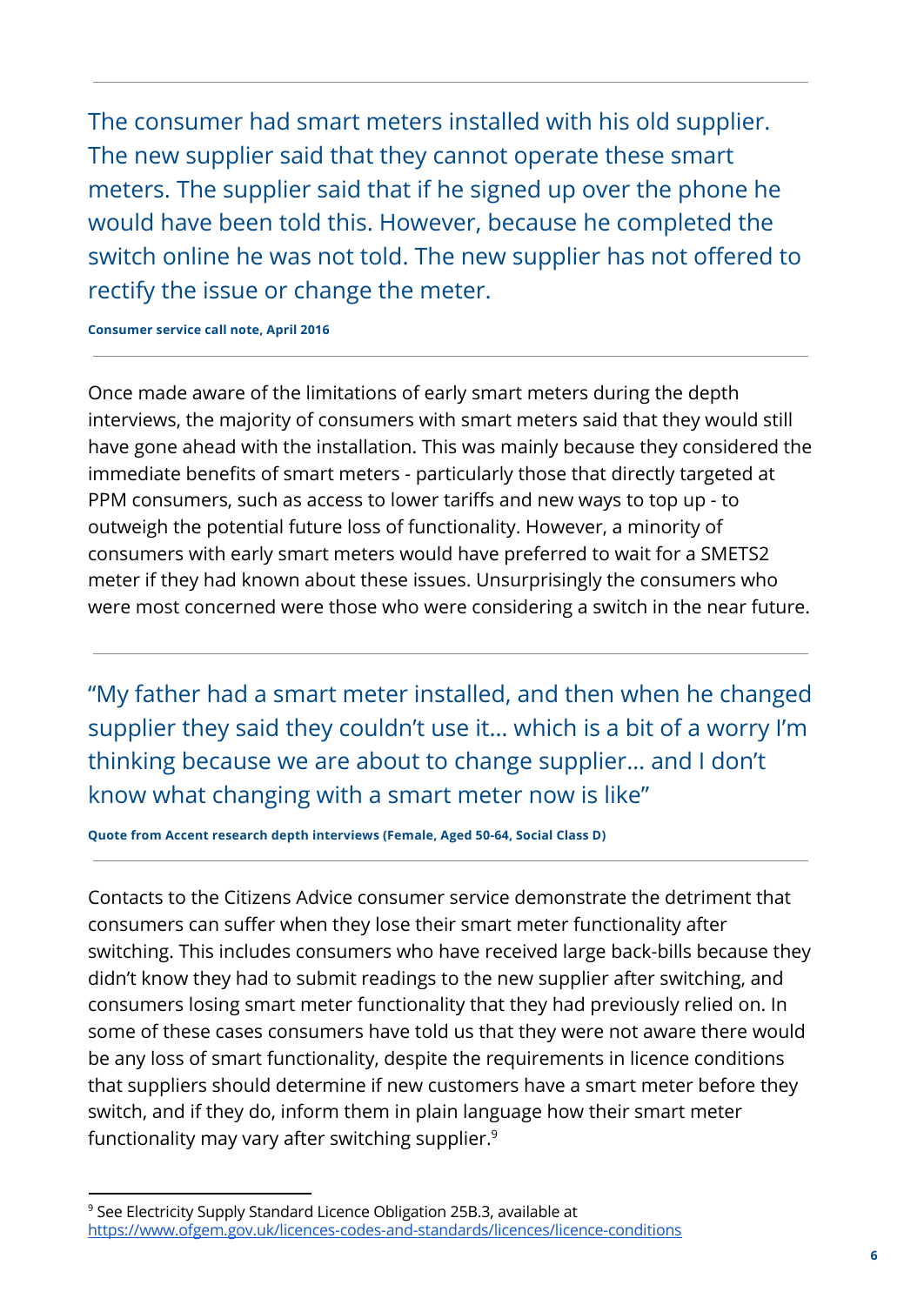The consumer found that he was £3,000 in arrears because he hasn't been billed for 18 months. His previous supplier had installed a smart meter and he had assumed that the new supplier was taking readings from the meter.

#### **Consumer service call note, November 2015**

These interoperability issues can create new barriers to switching, as consumers face an invidious choice between switching to a better tariff and losing smart services that they value, or remaining on the worse tariff while retaining the benefits of smart functionality. There may also be implications for the enrolment and adoption of SMETS1 meters into the DCC if, following a switch, the meter has not been in communication with the supplier for a long period of time, as it may not have received firmware updates which may be necessary in order for the meter be enrolled.

Since switching supplier the consumer now has to read her meter again. She wants to know whether she is able to switch back to ensure that her smart meter works again.

#### **Consumer service call note, February 2016**

The lack of interoperability for early smart meters may also discourage consumers who don't currently have a smart meter from agreeing to have one installed. Awareness about this issue among consumers is currently low; only 7% of non-smart meter users are currently aware that smart meter functionality may be affected if they switched supplier. However, 43% of non-smart meter users thought that they would either definitely, or probably, not go ahead with a smart meter installation if they were told that they may lose smart services after switching.

Citizens Advice has been concerned for some time about this issue, and this research confirms the early consumer experiences that we have seen via the consumer service. The lack of information and awareness about the lack of interoperability between suppliers for consumers with early smart meters can cause significant detriment and confusion for consumers.

Furthermore, this problem could increase in scale in the next few years, as delays to DCC go-live have meant that far more SMETS1 meters will be installed as part of the smart meter rollout than originally planned.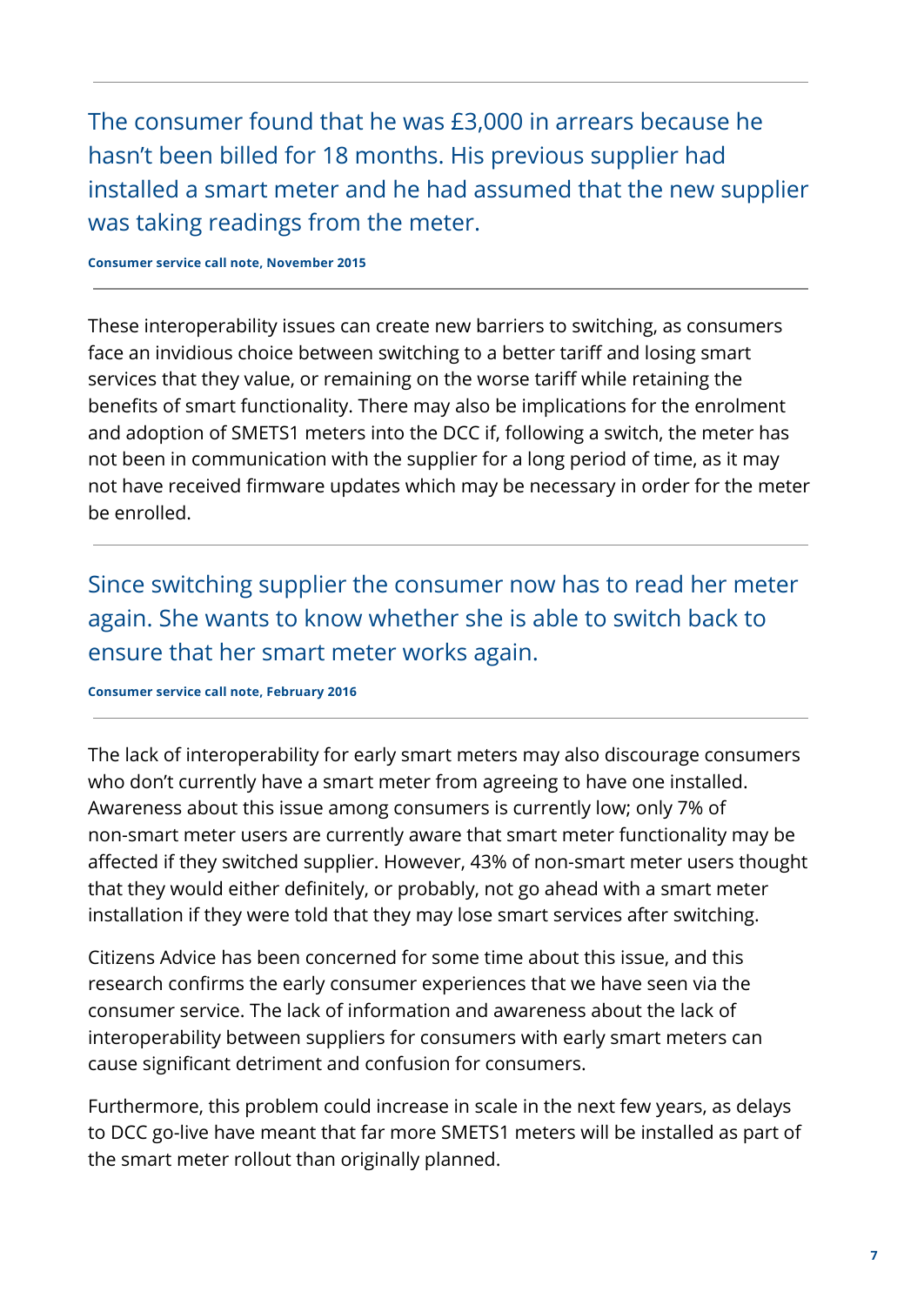The DCC is currently carrying out a project on the feasibility of enrolling SMETS1 meters, which is due to be published later in 2016. This will assess the cost and risk options for how enrolment can take place, but the feasible options identified by this report may not provide for the enrolment of all SMETS1 meters. $^{10}$  Advanced meters which cannot be upgraded to meet the SMETS1 standard are outside of the scope of this work. The Secretary of State will direct the DCC to proceed with one or more of the identified options for migration of SMETS1 meters, which the DCC currently expects will be completed in 2019/20. $^{11}$  It is not yet known how many of these meters will be enrolled, and therefore no longer suffer from functionality loss on switch.

The energy industry is now taking steps to develop an interim solution for interoperability issues in the period before SMETS1 meters are enrolled into the DCC. We are supportive of this initiative, but it must be comprehensive - covering as many suppliers and meter types, and as much functionality, as possible, in order to minimise negative consumer experiences. Both this, and the enduring solution developed by the DCC, should be delivered in a manner that minimises costs to consumers. Any consumer with SMETS1 meters which can never enrolled into the DCC should be offered a new smart meter should they switch supplier and be unable to retain smart functionality.

While SMETS1 meters are still being installed, suppliers must improve their communications to ensure consumers are informed that they may lose functionality if they switch supplier. This message should be given both before their smart meter is installed and before completing a transfer to a new supplier.

# <span id="page-8-0"></span>Billing

One of the most high profile benefits of smart meters is that they should bring an end to estimated billing. This is perceived as the most useful benefit of smart meters by non-smart meter users, with 73% giving this a score of 8 or more out of 10 for usefulness. It is also the benefit of smart meters that most non-users were aware of before taking part in the research.

# "I like it. You know where you are. You're not thinking am I paying more than I should be or am I not paying enough?"

**Quote from Accent research depth interviews (Female, Aged 16-34, Social Class C1)**

However, the research found that this key benefit is not always being realised by consumers with smart meters. 23% of smart meter users felt that their bills were not more accurate after having a smart meter installed, and 19% have had to

<sup>10</sup> <https://www.smartdcc.co.uk/about-dcc/future-service-development/enrolment-and-adoption/>

<sup>11</sup> <https://www.smartdcc.co.uk/about-dcc/business-plan/>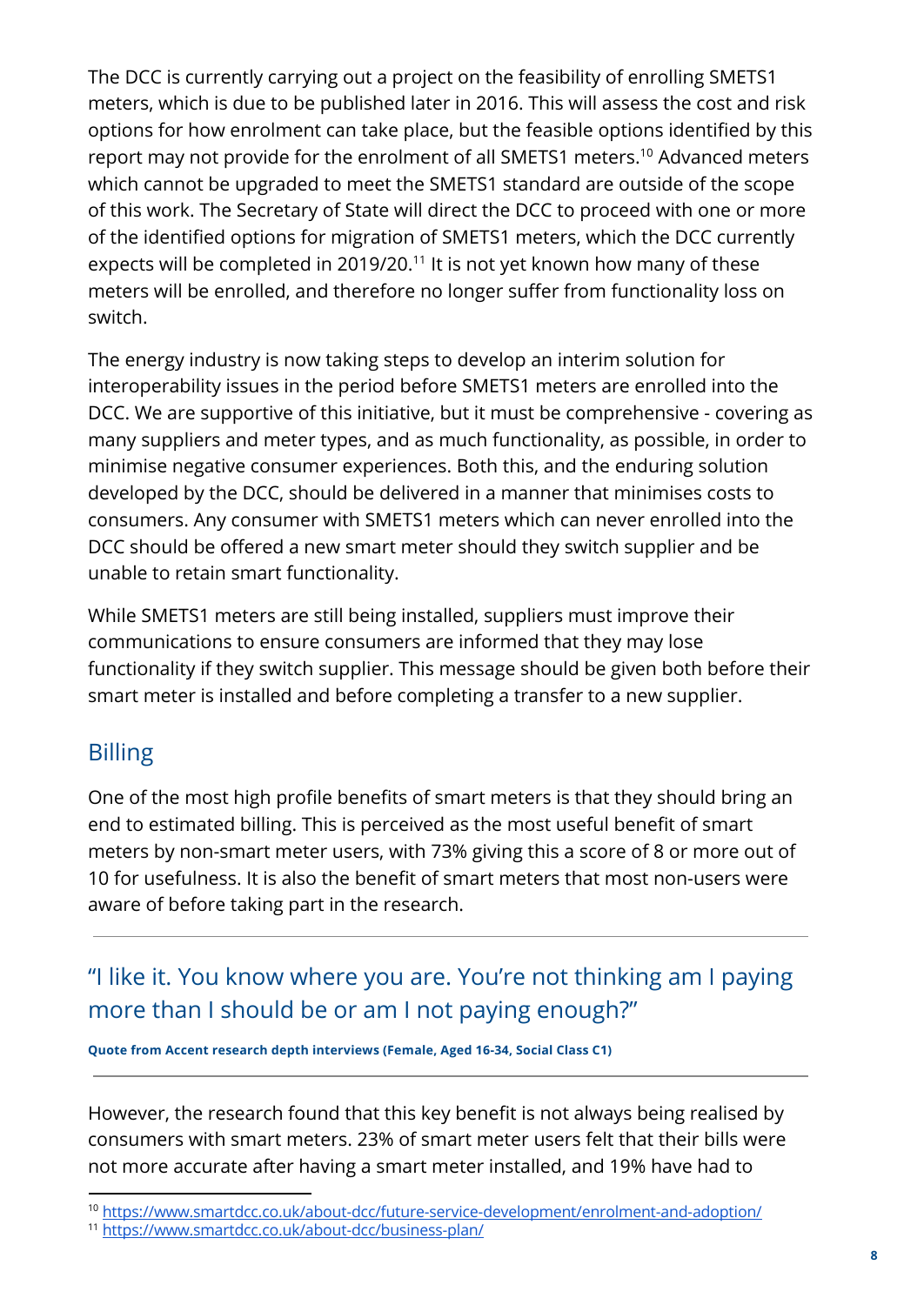provide some meter readings to the supplier (see figure 4). While only a small number of consumers are dissatisfied with their smart meter<sup>12</sup>, continued estimated billing was one of the main reasons given by consumers for a low rating.



**Figure 4. Smart meter user experiences (note that 'False' is positive)**

We have also seen these issues emerge through contacts to the consumer service; billing issues are the second most common smart meter issue that consumers contact us about. Billing issues include backbilling (or 'shock bills'), continued estimated billing and cases where no bill has been received.

The consumer has a smart meter but has been receiving confusing and incorrect bills for over a year. The supplier has now told her that she owes £1,950. She just wants assurance that this is accurate, as it should be with a smart meter.

**Consumer service call note, January 2016**

An end to estimated billing is a basic benefit of smart meters which must be delivered to all smart meter users. While factors other than metering (eg back office systems) play a part in determining whether consumers receive accurate and timely bills, suppliers should have processes in place to mitigate these and ensure consumers with smart meters are able to receive, at a minimum, an accurate monthly bill.

When Ofgem consulted in 2015 on its Smart Billing proposals<sup>13</sup>, Citizens Advice strongly supported a new licence condition to limit backbilling for consumers with smart meters. <sup>14</sup> Ofgem eventually decided to rely on a voluntary commitment from

<sup>&</sup>lt;sup>12</sup> Only 4% of consumers gave a satisfaction rating of less than 5 out of 10 for their smart meter.

<sup>13</sup> <https://www.ofgem.gov.uk/publications-and-updates/smart-billing-smarter-market-our-proposals>

<sup>14</sup> <https://blogs.citizensadvice.org.uk/blog/smart-backbilling-a-missed-opportunity/>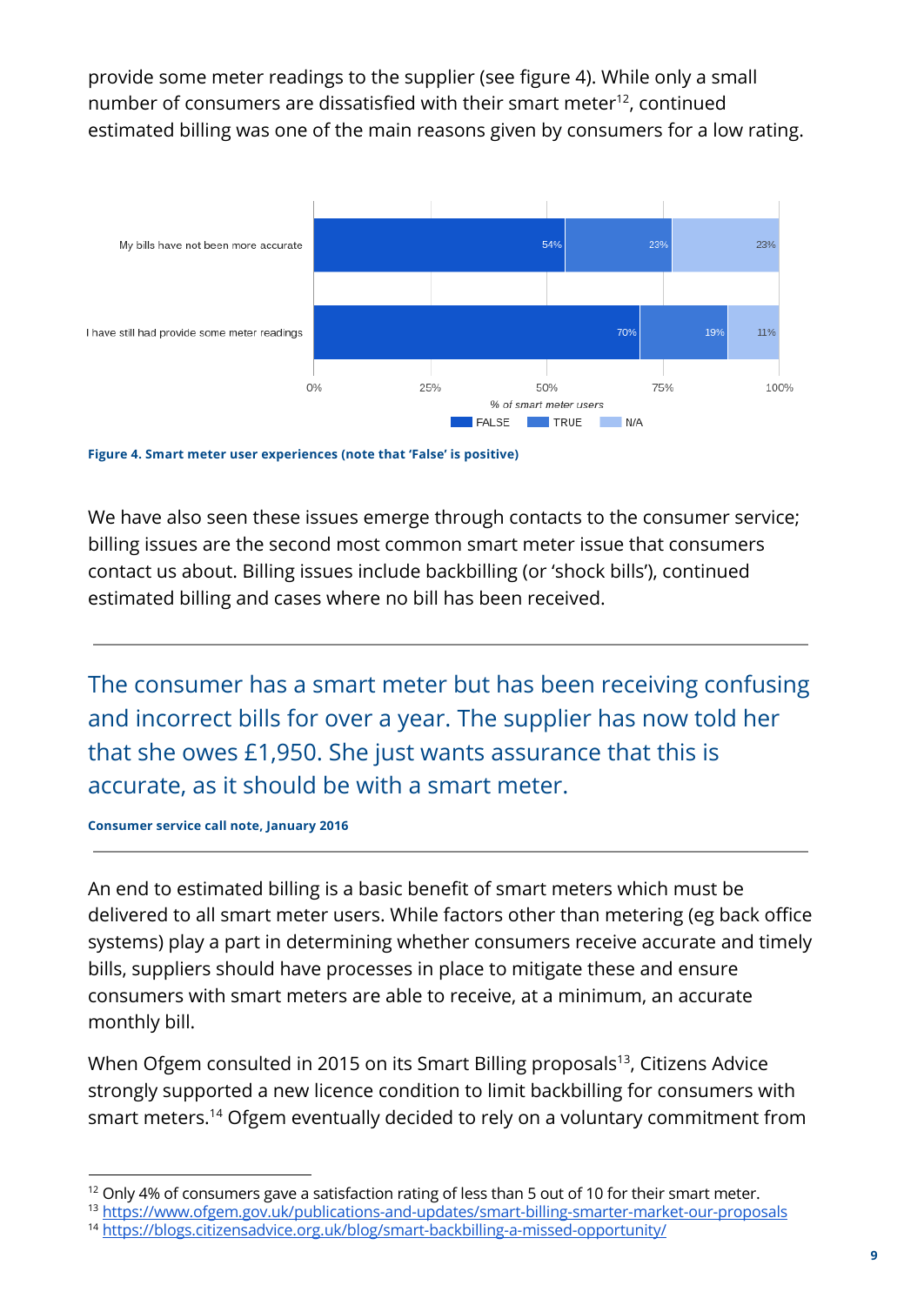energy suppliers to limit back-bills to six months for consumers with smart meters 15 but we remain concerned that this does not provide adequate protection for consumers. It is essential that consumers are able to realise the key benefit of accurate billing, and that all suppliers are held to the same standard on this. We hope that all suppliers sign up to the commitment to limit backbilling for smart meter users to six months, and go further over time until backbills are eliminated entirely. We have urged Ofgem to review their decision in 2017, and to put in place new rules to limit backbilling if there is no evidence that the voluntary commitment has been effective.

It will be vital - not only for consumers but also the reputation of smart metering that promised benefits are delivered during the early stages of the rollout; the longer such problems continue the less faith consumers are likely to have in the technology, and the extent to which it has the potential to benefit them.

### <span id="page-10-0"></span>In-Home Displays and viewing smart meter data

We expect that In-Home Displays (IHDs) will be the main way in which consumers engage with their smart meter data, at least in the short term. IHDs are devices in the home which give consumers near real-time information about their energy usage (in terms of current and historic energy consumption, cost and carbon emissions). They have consistently been demonstrated in various research to be the best single tool to help consumers interact with their smart meter data. 16

The depth interviews with smart meter users further demonstrated the value of IHDs, as overall those consumers who are using them think that the smart meter has met or exceeded their expectations.

"I'd probably say it's working out better than I anticipated but that might be just down to the fact that, if nothing else, it's made us more aware of things, and start to question, look at things a bit more, understand a bit more."

**Quote from Accent research depth interviews (Male, Aged 50-64, Social Class C2)**

However, 21% of consumers who participated in this research reported not being offered an IHD by their supplier and therefore may be missing out on the full benefits of smart metering. While there are licence conditions in place to ensure that all consumers are offered an IHD some supplier's initially interpreted these to

[\(https://www.gov.uk/government/publications/smart-metering-early-learning-project-and-small-scale-b](https://www.gov.uk/government/publications/smart-metering-early-learning-project-and-small-scale-behaviour-trials) [ehaviour-trials](https://www.gov.uk/government/publications/smart-metering-early-learning-project-and-small-scale-behaviour-trials)) and data sets available in ESMIG reports (http://esmig.eu/sites/default/files/final\_empower\_2\_demand\_report\_final\_distr2.pdf)

<sup>15</sup> <https://www.ofgem.gov.uk/publications-and-updates/smart-billing-smarter-market-our-decision> <sup>16</sup> DECC's Early Learning analysis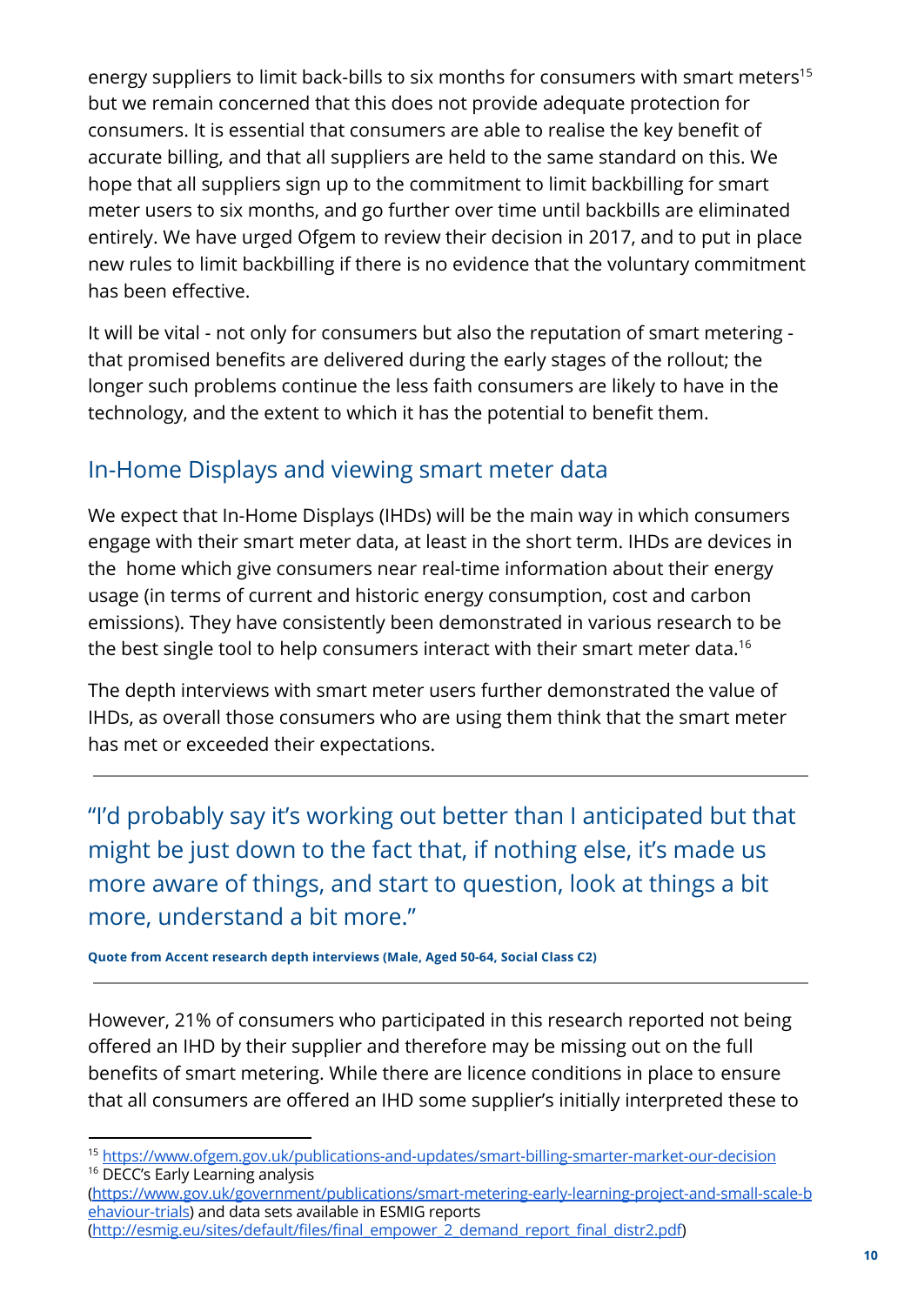mean that they could offer consumers a choice of an app (or similar device) instead of an IHD, rather than as an additional tool. This has resulted in different levels of IHD acceptance by consumers with different suppliers; for example, 96% of Utilita consumers had been offered and accepted an IHD, compared with 59% of consumers with Ovo (which had offered consumers the choice between an app and an IHD).

We identified this as an issue in 2015 and called on the government to ensure all consumers received a genuine offer of an IHD. Citizens Advice was strongly supportive when DECC proposed changes to the licence conditions to close this loophole and ensure that all consumers receive a genuine offer of an IHD.<sup>17</sup> These changes also allow suppliers to apply for permission to trial alternative engagement tools, such as apps, to develop an evidence base for their effectiveness in comparison to IHDs.

In addition to this issue, we are aware that one supplier, First Utility, is not currently offering IHDs when installing smart meters. We understand that they plan to offer these consumers an IHD in future. In order for these meters to count towards their rollout obligation they will also have to return to these properties to connect the IHD to the smart meter and complete the related stages of the Smart Meter Installation Code of Practice (SMICoP).<sup>18</sup> While this is permissible under the current regulatory and governance framework, it is our view that this approach is not ideal, resulting in a disjointed installation experience for consumers. It also delays consumers experiencing the full benefit of smart meters. This policy has also been a source of confusion for some consumers, who have contacted the consumer service to ask why they have not been offered an IHD, in contradiction of the expectations set by Smart Energy GB, DECC and others.

The supplier is offering to replace the consumer's old meter with a smart meter. She had read that these come with an in-home display, but the supplier is not offering one of these.

**Consumer service call note from a First Utility customer, February 2016**

In order for consumers to get maximum benefit from smart meters it is essential that they understand how to use their IHD. The SMICoP requires suppliers to demonstrate the smart metering system (including the IHD if accepted) during the installation visit, taking account of any specific needs or known vulnerabilities when

<sup>17</sup>[https://www.citizensadvice.org.uk/about-us/policy/policy-research-topics/energy-policy-research-and](https://www.citizensadvice.org.uk/about-us/policy/policy-research-topics/energy-policy-research-and-consultation-responses/energy-consultation-responses/deccs-consultation-on-amending-smart-meter-in-home-display-licence-conditions/)[consultation-responses/energy-consultation-responses/deccs-consultation-on-amending-smart-meter-i](https://www.citizensadvice.org.uk/about-us/policy/policy-research-topics/energy-policy-research-and-consultation-responses/energy-consultation-responses/deccs-consultation-on-amending-smart-meter-in-home-display-licence-conditions/) [n-home-display-licence-conditions/](https://www.citizensadvice.org.uk/about-us/policy/policy-research-topics/energy-policy-research-and-consultation-responses/energy-consultation-responses/deccs-consultation-on-amending-smart-meter-in-home-display-licence-conditions/)

<sup>18</sup> <http://www.smicop.co.uk/SitePages/Home.aspx>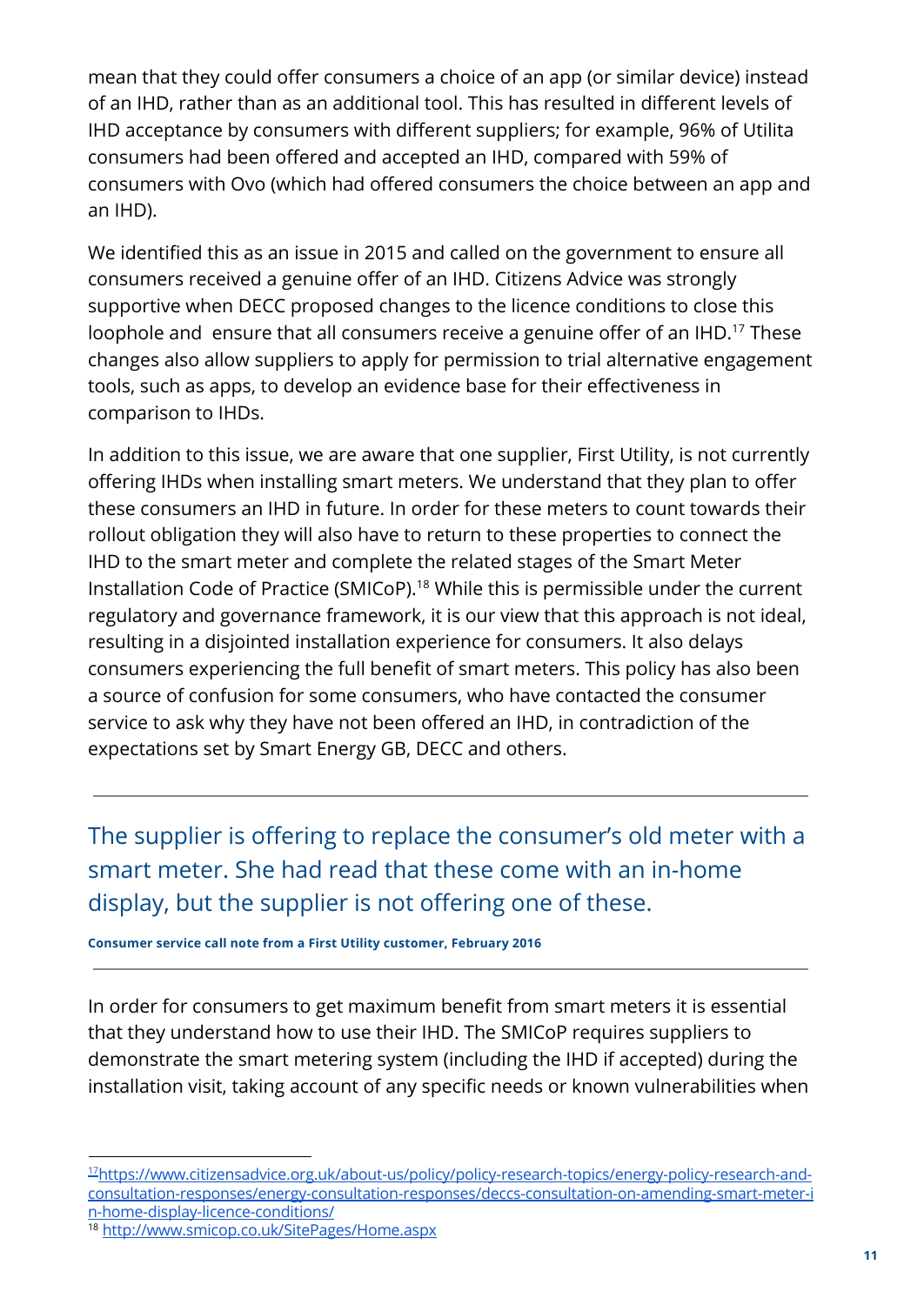doing so.<sup>19</sup> However, of the consumers who accepted an IHD (or an alternative such as an app) 20% report not being shown how to use it. There is a clear risk that consumers who are not given this demonstration will either struggle to engage with their smart meter data, or will not do so at all. In contrast, 93% of those consumers who received a demonstration were satisfied with the explanation that was given. $^{20}$ 

The research found that consumers were generally engaged with their smart meter data. 80% of consumers are viewing their smart meter data (either through an IHD, app or website) and, of these, 75% are viewing their smart meter data weekly or more often, with 40% checking the data every day (see figure 5). PPM consumers may have more reason to regularly view the data (for example to monitor credit and check when they next need to top-up etc), so these figures are likely to be higher than we might otherwise expect due to the large number of PPM consumers in the sample.





Only 10% of consumers reported that they did not view their smart meter data in any way. This group included some consumers who struggled to remember how to use the IHD. These consumers aligned with previous research by DECC, which found that consumers who found the IHD harder to use were more likely to be older, from lower social grades, have low household incomes, have no formal qualifications, or live with someone who has a long-term health condition or disability.<sup>21</sup> This work determined that there was a need for follow-up support to enable these consumers to use their IHD, and we understand that DECC is carrying out work to assess the current customer engagement plans for this follow-up

 $19$  SMICoP (3.6 Demonstrating the System to the Customer) available at <http://www.smicop.co.uk/SitePages/Home.aspx>

<sup>&</sup>lt;sup>20</sup> 93% of consumers gave a satisfaction rating of 8 or more out of 10.

<sup>&</sup>lt;sup>21</sup> DECC (2015), Smart Metering Implementation Programme: Policy Conclusions: Early Learning Project And Small-Scale Behavioural Trials, <http://bit.ly/1EXlYo>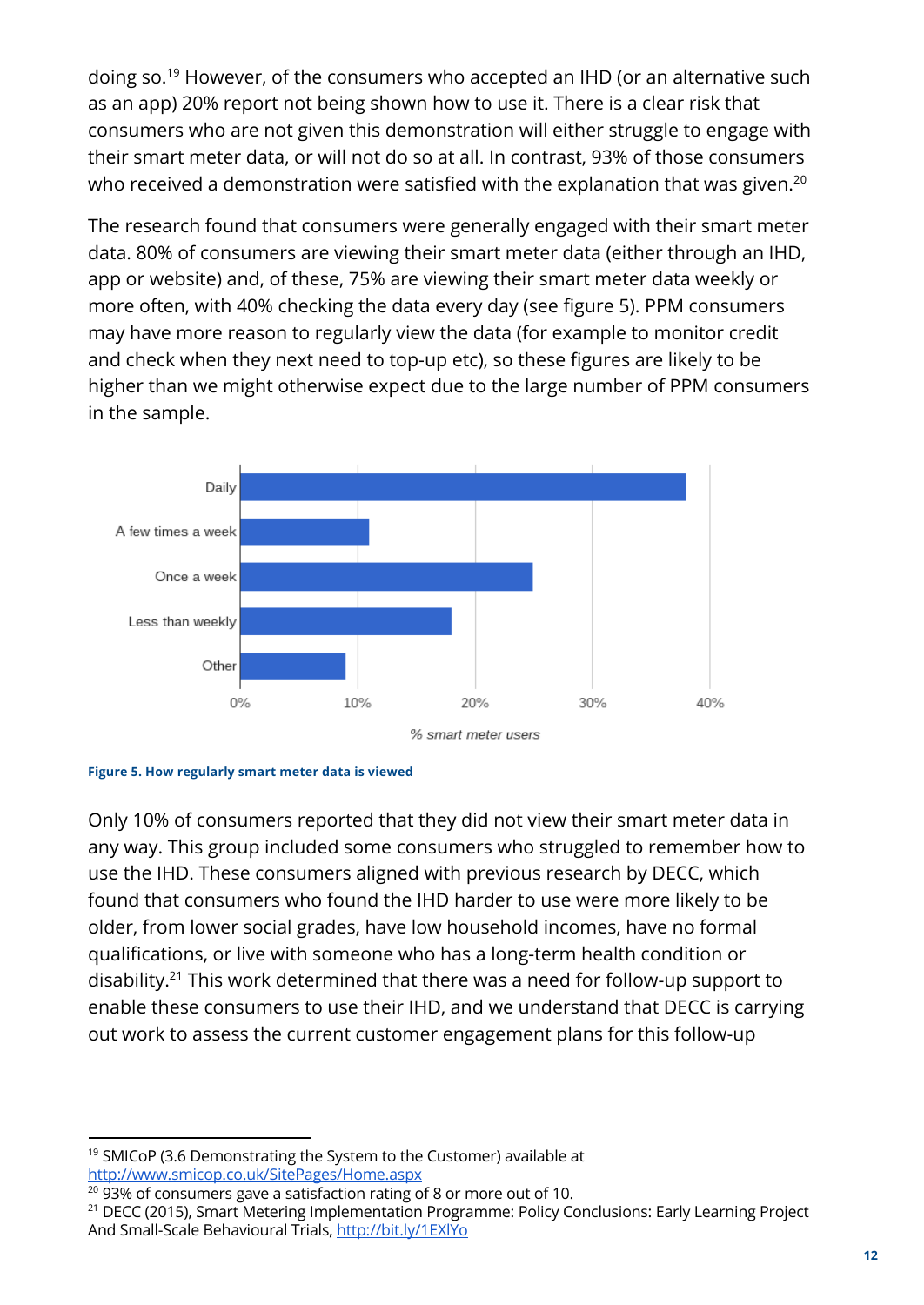support and consider what further help may be required.<sup>22</sup> This work is due to be completed in 2016.

Last year we published a summary report on an information request which looked at progress by suppliers towards providing extra help for vulnerable consumers during the smart meter rollout.<sup>23</sup> This found that there was the potential for too much information provision during the installation, especially for consumers with mental health issues or learning difficulties. We also found that there were varying plans for provision post-installation support, both in terms of whether, and how, this is delivered to consumers.

We expect all suppliers to engage with the outputs from DECC's project to improve their ongoing support for consumers after the smart meter installation, with specific regard to consumers in vulnerable circumstances.

"They explained [the IHD] to me but I've got a memory like a sieve and to use all these technologies these days it's not me…. When I went to use it , I thought 'oh, how do I use it'?

**Quote from Accent research depth interviews (Female, Aged 50-64, Social Class E)**

### <span id="page-13-0"></span>Energy saving

One of the key consumer benefits of smart meters is that an increased understanding of energy usage should help consumers take control and reduce their energy usage. In the most recent impact assessment for the smart meter programme (2014) DECC predicted gross annual reductions in domestic demand of 2.8% for electricity (credit and PPM); 2% for gas credit and 0.5% for gas PPM as a result of the smart meter rollout.<sup>24</sup> Furthermore, consumers themselves view energy saving as an important benefit of smart meters. It was perceived as the second most useful benefit of smart meters by non-users, with 73% of consumers saying it was highly useful.<sup>25</sup>

It is recognised that to realise these benefits consumers will need adequate, impartial information about how they can use energy more efficiently. Suppliers are required by SMICoP to provide consumers with information and advice about their

<sup>&</sup>lt;sup>22</sup>https://www.gov.uk/government/uploads/system/uploads/attachment\_data/file/477258/Smart\_Meter [s\\_Implementation\\_Programme\\_Annual\\_Report\\_2015.pdf](https://www.gov.uk/government/uploads/system/uploads/attachment_data/file/477258/Smart_Meters_Implementation_Programme_Annual_Report_2015.pdf)

<sup>&</sup>lt;sup>23</sup>[https://www.citizensadvice.org.uk/about-us/policy/policy-research-topics/energy-policy-research-and](https://www.citizensadvice.org.uk/about-us/policy/policy-research-topics/energy-policy-research-and-consultation-responses/energy-policy-research/vulnerable-consumers-and-the-smart-meter-rollout/)[consultation-responses/energy-policy-research/vulnerable-consumers-and-the-smart-meter-rollout/](https://www.citizensadvice.org.uk/about-us/policy/policy-research-topics/energy-policy-research-and-consultation-responses/energy-policy-research/vulnerable-consumers-and-the-smart-meter-rollout/) <sup>24</sup>[https://www.gov.uk/government/publications/smart-meter-roll-out-for-the-domestic-and-small-and](https://www.gov.uk/government/publications/smart-meter-roll-out-for-the-domestic-and-small-and-medium-non-domestic-sectors-gb-impact-assessment)[medium-non-domestic-sectors-gb-impact-assessment](https://www.gov.uk/government/publications/smart-meter-roll-out-for-the-domestic-and-small-and-medium-non-domestic-sectors-gb-impact-assessment)

<sup>&</sup>lt;sup>25</sup> 73% of non-smart meter users gave this feature a a rating of 8 or more out of 10 for usefulness.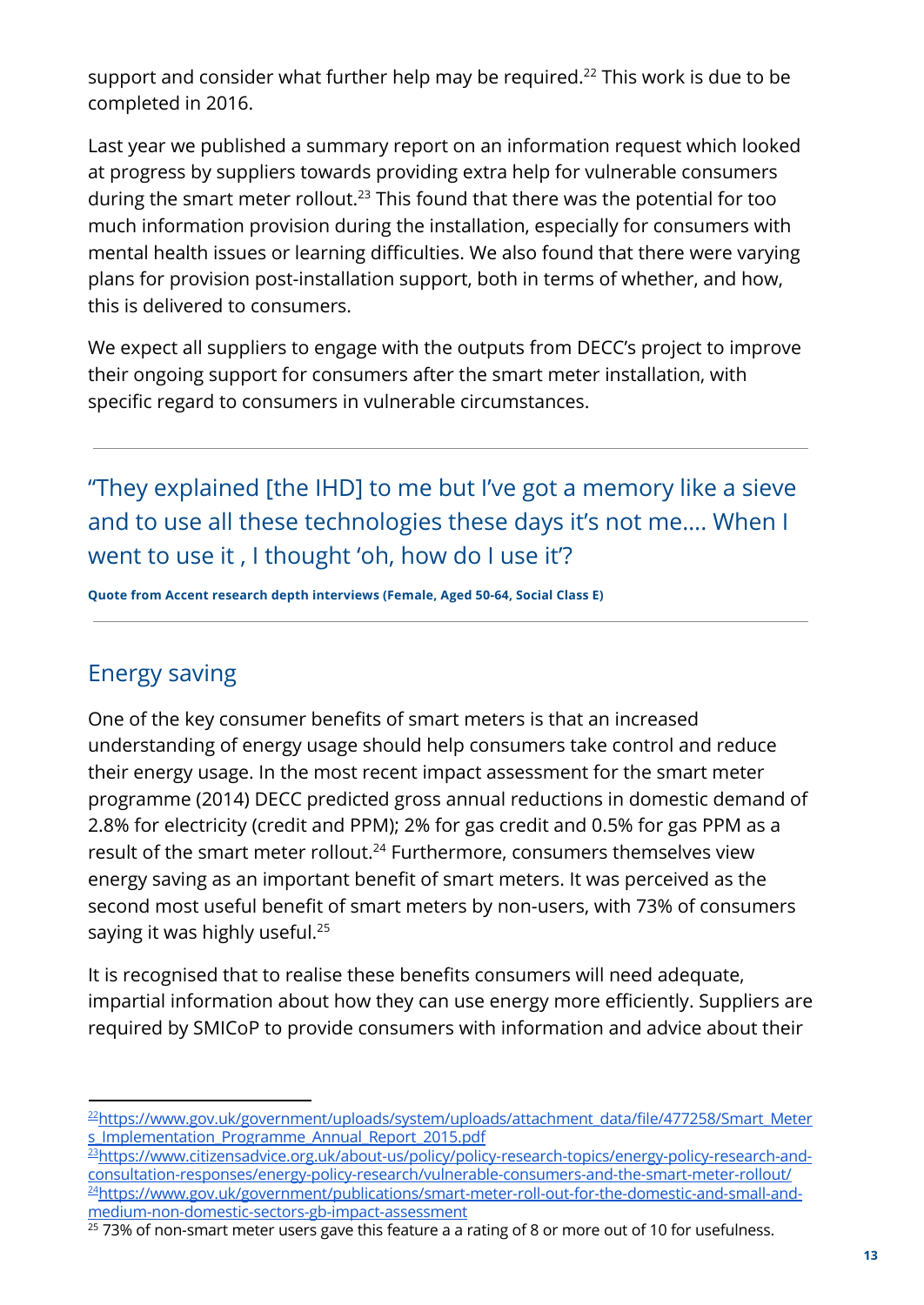smart meter and how they can use it to improve their energy efficiency during the meter installation. 26

However, a large proportion of consumers with smart meters do not feel that this benefit is being achieved, with 24% of smart meter users in this research reporting that smart meters have not helped them to reduce their energy consumption at all (see figure 6). This finding is arguably more positive than separate polling recently carried out for Citizens Advice, which found that only 31% of smart meter users have made changes to reduce their energy use.<sup>27</sup>



**Figure 6. Smart meter user experiences (note that 'False' is positive)**

Consumers want to make energy savings through their smart meter, but this research suggests they are failing to translate this intention into action. Citizens Advice recognises that some consumers will be cautious or unsure about why their supplier will be offering advice about reducing energy usage, even though doing so is to the supplier's commercial detriment.

DECC has identified the importance of good communication materials, based on evidence of what actually helps consumers reduce their energy usage. It has therefore committed to develop good practice energy efficiency advice and guidance materials to be used at the point of installation, and to support installers in delivering tailored advice appropriate to the customer's needs. $^{28}$ 

This work is due to be published in 2016, and we would expect all suppliers to use DECC's offering to improve their energy efficiency information for consumers.

Our information request on extra help for vulnerable consumers $^{29}$  also looked at supplier plans for energy efficiency advice and support. This recommended that

<sup>29</sup>[https://www.citizensadvice.org.uk/about-us/policy/policy-research-topics/energy-policy-research-and](https://www.citizensadvice.org.uk/about-us/policy/policy-research-topics/energy-policy-research-and-consultation-responses/energy-policy-research/vulnerable-consumers-and-the-smart-meter-rollout/)[consultation-responses/energy-policy-research/vulnerable-consumers-and-the-smart-meter-rollout/](https://www.citizensadvice.org.uk/about-us/policy/policy-research-topics/energy-policy-research-and-consultation-responses/energy-policy-research/vulnerable-consumers-and-the-smart-meter-rollout/)

<sup>&</sup>lt;sup>26</sup> SMICoP (3.7 Provision of Energy Efficiency Guidance) available at <http://www.smicop.co.uk/SitePages/Home.aspx>

<sup>&</sup>lt;sup>27</sup> GfK Energy Market Monitor Q4 2015 (this survey data is not in the public domain) <sup>28</sup>DECC, Smart Meter Implementation Programme Annual Report

<sup>2015,</sup>https://www.gov.uk/government/uploads/system/uploads/attachment\_data/file/477258/Smart\_M [eters\\_Implementation\\_Programme\\_Annual\\_Report\\_2015.pdf](https://www.gov.uk/government/uploads/system/uploads/attachment_data/file/477258/Smart_Meters_Implementation_Programme_Annual_Report_2015.pdf)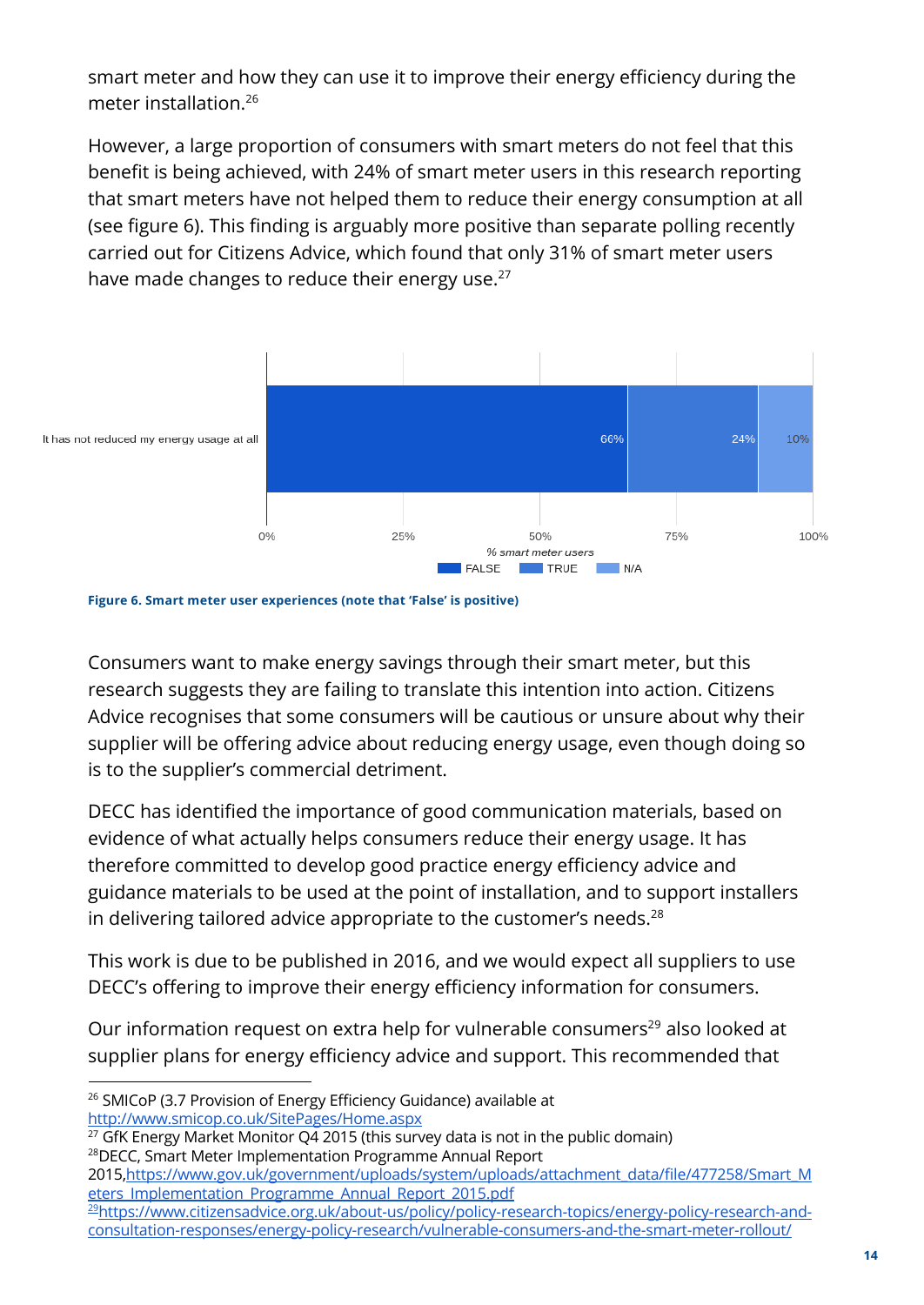suppliers should also tailor their advice to take account of the consumer's housing quality and tenure, to ensure that it is as relevant as possible for the consumer. In addition, suppliers should integrate their energy efficiency advice with government fuel poverty programmes, including direct referrals to these where necessary.

Noting Ofgem's recent guidance on cooperation during the rollout<sup>30</sup>, suppliers should mutually share best practice on energy saving advice, including on tailoring for individual consumers and post-installation support to enable long-term behaviour change.

# <span id="page-15-0"></span>Installation issues

A good installation is important to ensure that consumers have a positive experience with their smart meter. During the installation the installer should explain to the consumer how to use their smart metering equipment, and offer energy efficiency advice.

While the majority of consumers were happy with their installation service, depth interviews in this research identified that the minority of consumers who were dissatisfied with the service said this was because the installer had not taken the time to explain how to use the smart meter, or had not offered them an IHD.

"When the fitter came, he was in an extreme hurry, came in like a hurricane... He didn't tell us anything... We would have liked one [an IHD]... We thought we had to probably buy it sometime...it's the first time we've had one fitted, we didn't know what to expect."

**Quote from Accent research depth interviews (Female, Aged, 50-64, Social Class D)**

The research also identified some issues with how suppliers offer to install smart meters and arrange the installation visits. 19% of consumers said that their supplier told them they were having a smart meter fitted and did not ask them if they wanted it. Even more concerningly, 6% of consumers were not aware they were having a smart meter installed until the installer arrived at their house. While the awareness of individual residents about a smart meter installation may sometimes be beyond the control of the supplier (eg where there are multiple occupants at an address or where the landlord is in charge of the account), suppliers should ensure that they inform consumers that smart meters are not mandatory, and always have an agreed appointment with the consumer to install smart meters before attending the property.

<sup>30</sup>[https://www.ofgem.gov.uk/publications-and-updates/guidance-note-cooperation-between-competito](https://www.ofgem.gov.uk/publications-and-updates/guidance-note-cooperation-between-competitors-smart-meter-roll-out) [rs-smart-meter-roll-out](https://www.ofgem.gov.uk/publications-and-updates/guidance-note-cooperation-between-competitors-smart-meter-roll-out)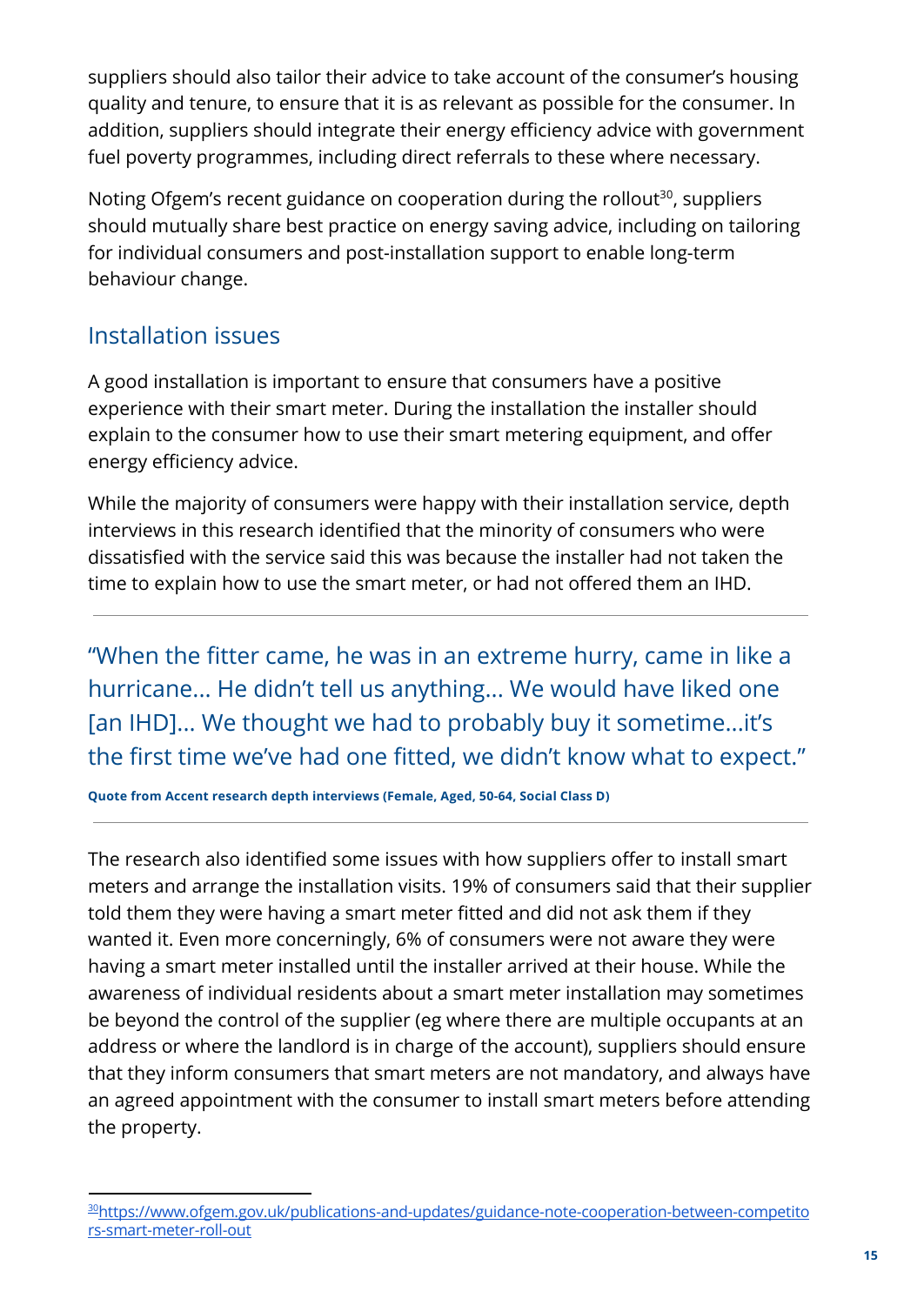We are aware of some consumers having issues with the installation process itself based on contacts to our consumer service. Examples include cases where appointments are hard to get or repeatedly cancelled by their supplier, where the smart meter cannot be installed due to problems with their current meter arrangement, or where the supplier identifies and condemns faulty gas or electric equipment during the smart meter installation. In some cases consumers are told they will need to pay for remedial actions before the smart meter can be installed.

The consumer's electricity meter is not very accessible as it is high above the front door. The supplier said they would not be able to install a smart meter and that the consumer would need to pay around £500 to resolve the issue.

#### **Consumer service call note, April 2016**

These issues affect a small number of consumers, but can lead to very negative experiences. There is guidance in place for installers to follow in these circumstances, and suppliers should rectify any meter problems and support their customers with issues which are related to the installation. However, consumers do not always receive help to overcome these issues in a joined up manner, leaving them unsure of how they can move forward with the process. Industry must ensure that there is adequate signposting of consumers for support in cases where they require extra financial support to allow them to have a meter installed or to replace faulty gas appliances.

It is vital that approaches to difficult installations are consistent across suppliers, and indeed networks. In addition to being more equitable this will also make the provision of advice and guidance more straightforward and ensure that best practice is adopted across industry.

The consumer feels they were bullied into having a smart meter. The meter was installed yesterday, but during the installation the engineer disconnected their cooker because they identified an issue with the safety lid. This has left them with no means of cooking.

**Consumer service call note, April 2015**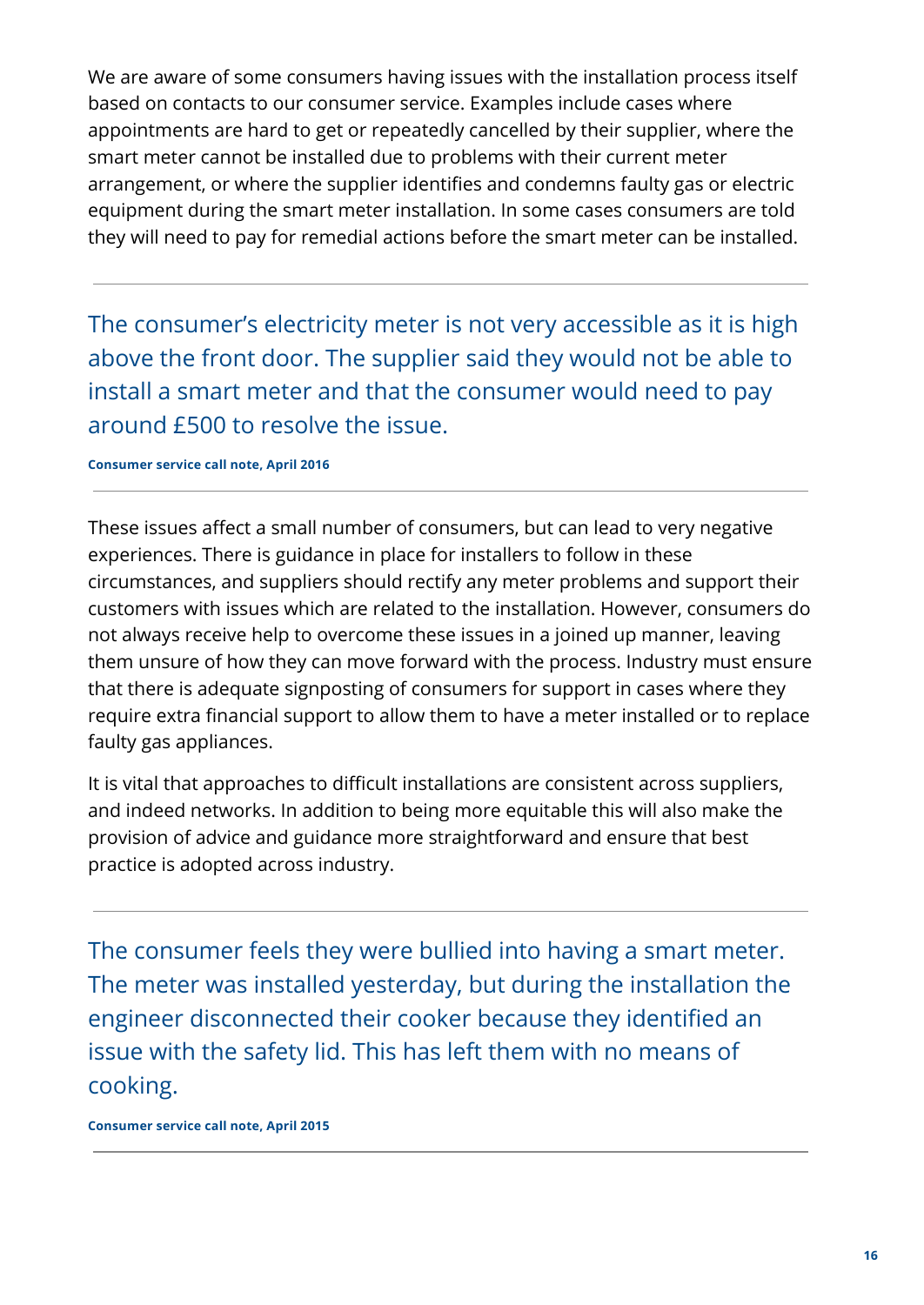# <span id="page-17-0"></span>Recommendations

This research found that most consumers are satisfied with their smart meter and are already enjoying a number of benefits from smart metering. However, the research, and contacts to our consumer service, have also shown that there are some issues, such as lost functionality when switching with early smart meters, which damage the experience of consumers with smart meters, and which do not yet have a technical resolution. In other areas, such as energy efficiency, more needs to be done to maximise the benefits of the smart meter rollout to consumers.

Suppliers, networks and their trade associations need to work together to meet these challenges and ensure that consumers get the best possible experience of smart metering. We welcome Ofgem's recent guidance note on cooperation during the smart meter rollout $^{31}$ , which set out how best practice can, and should, be shared in the interests of all consumers, in areas including support for vulnerable consumers, energy efficiency advice, achieving an interim solution for interoperability of SMETS1 meters, and techniques for completing difficult installations.

We have made a number of recommendations in this summary report to tackle these problems ahead of the mass rollout of smart meters:

- 1. Both the interim and enduring solutions to allow SMETS1 smart meters users to retain smart meter functionality after switching should include as many suppliers and meter types, and as much functionality, as possible. The interim solution should also include advanced meters where possible, so that consumers with them are able to switch and retain smart meter services until their meter is replaced with a compliant smart meter. Any consumer with a SMETS1 meters which can never enrolled into the DCC should be offered a new smart meter if they switch supplier.
- 2. While SMETS1 meters are still being installed suppliers must improve their communications to ensure consumers are informed that they may lose functionality if they switch supplier, both before their smart meter is installed and before completing a transfer to a new supplier.
- 3. All suppliers should sign up to the commitment to limit backbilling for smart meter users to six months, and go further over time until backbills are eliminated entirely, as per consumer expectations.
- 4. Suppliers should engage with the outcomes from DECC's work (due to complete this year) to assess the post-installation follow-up support planned

<sup>31</sup> [https://www.ofgem.gov.uk/publications-and-updates/guidance-note-cooperation-between-competito](https://www.ofgem.gov.uk/publications-and-updates/guidance-note-cooperation-between-competitors-smart-meter-roll-out) [rs-smart-meter-roll-out](https://www.ofgem.gov.uk/publications-and-updates/guidance-note-cooperation-between-competitors-smart-meter-roll-out)